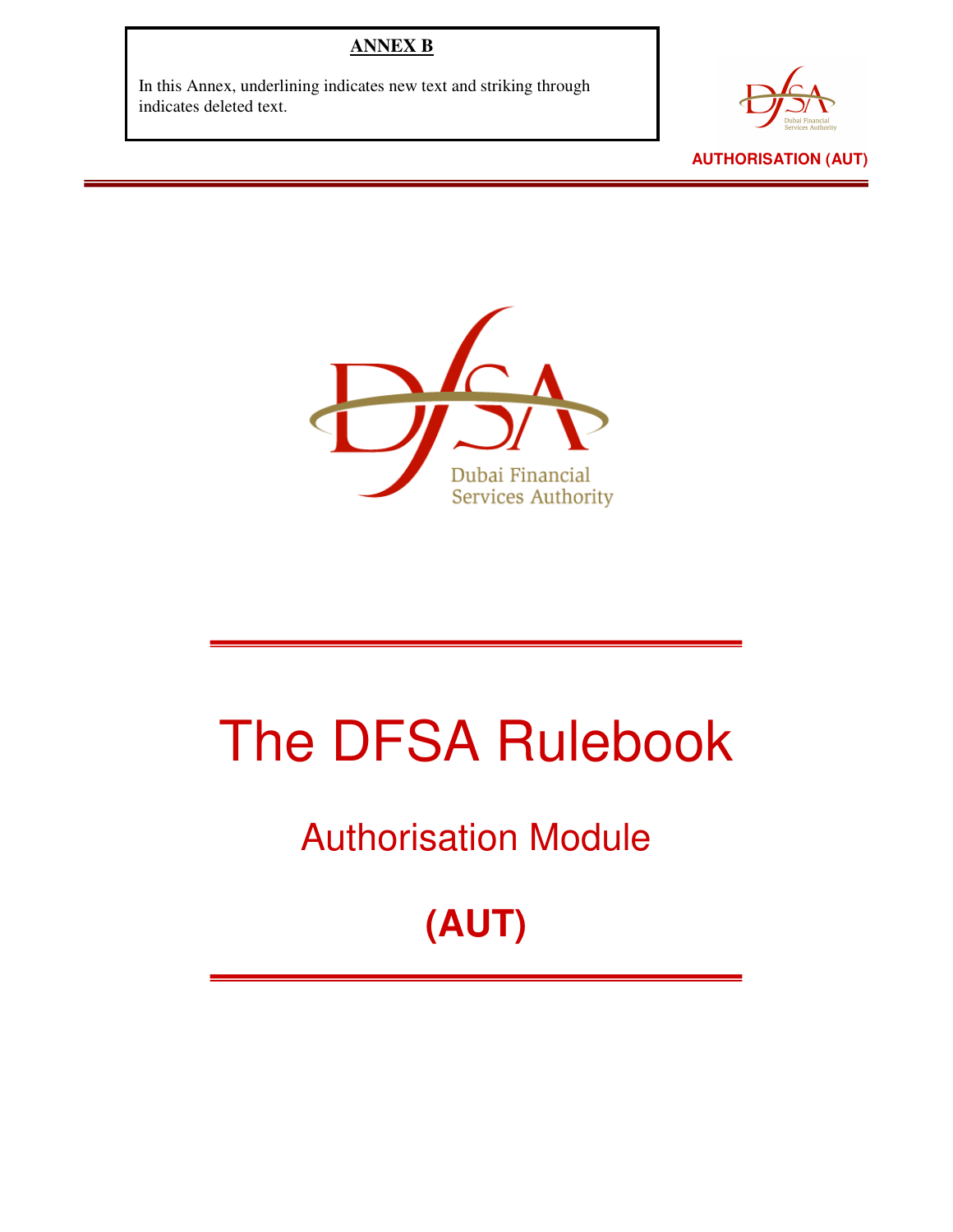

#### **PART 2 - AUTHORISED FIRMS**

#### **3 APPLICATION FOR A LICENCE**

#### **3.3 Fitness and propriety of Authorised Firms Consideration and assessment of applications**

#### **3.3.1 …………….**

- **3.3.2** In order to become authorised to carry on one or more Financial Services, the applicant must satisfy the DFSA that it has adequate resources including financial resources. In making this assessment, the DFSA will consider:
	- (a) how the applicant will comply with the applicable provisions of PIB or PIN;
	- (b) the provision the applicant makes in respect of any liabilities, including contingent and future liabilities;
	- (c) the means by which the applicant and members of its Group manage risk in connection with its business; and
	- (d) the rationale for, and basis of, the applicant's business plan.

………………………………………

- **3.3.7** In assessing an application for a Licence authorising the applicant to Operate an Alternative Trading System, the DFSA will have regard to, but is not limited to, considering the following matters:
	- (a) whether the establishment of an ATS is in the interests of the Financial Services and Markets industry,;
	- (b) whether the ATS will lead to more efficient price discovery of, or deepen liquidity in, an Investment; and
	- (c) whether there is any risk of market fragmentation of liquidity or inefficiency in price discovery as a result of the proposed ATS operation.